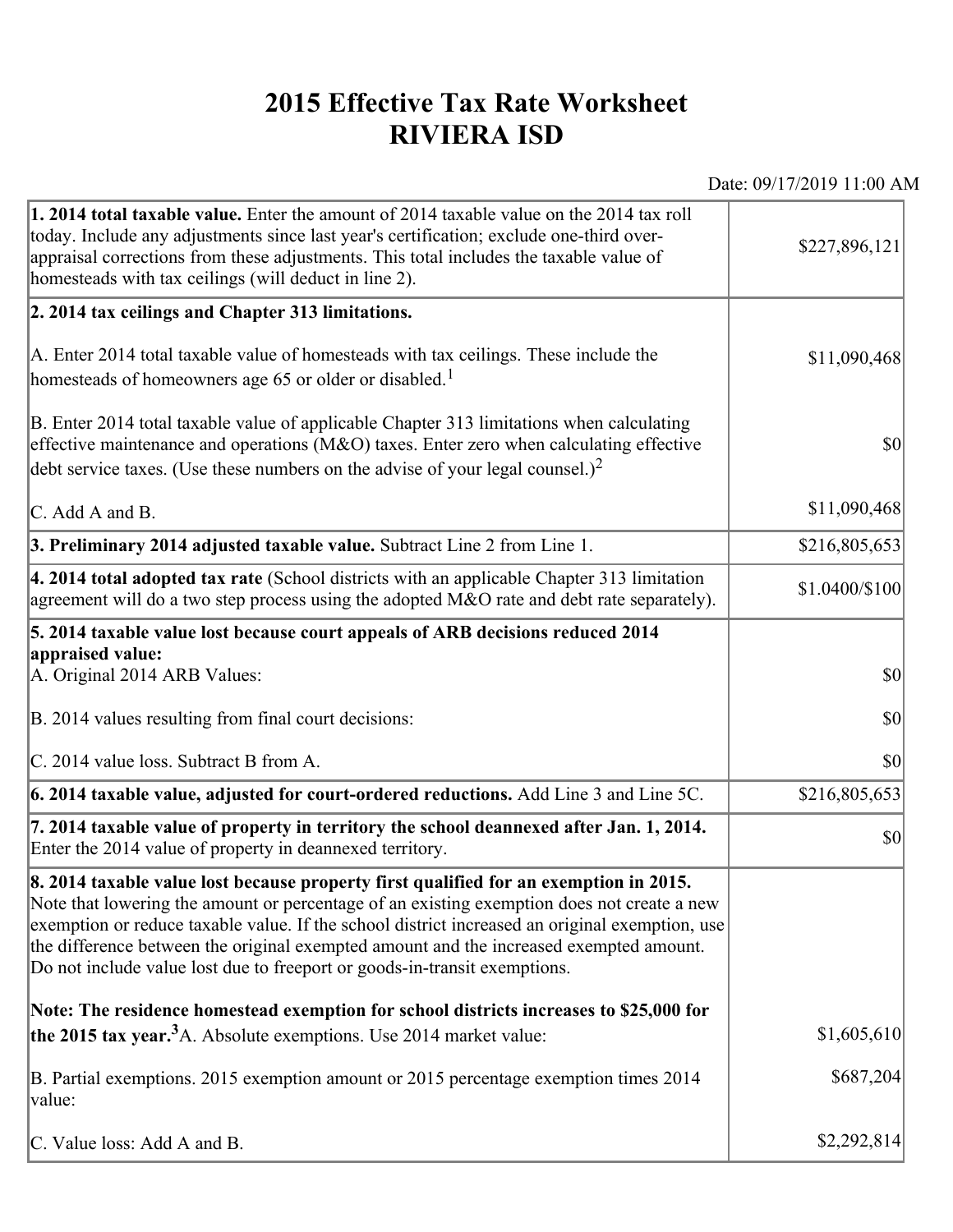| 9. 2014 taxable value lost because property first qualified for agricultural appraisal (1-<br>d or 1-d-1), timber appraisal, recreational/scenic appraisal or public access airport<br>special appraisal in 2015. Use only properties that qualified in 2015 for the first time; do<br>not use properties that qualified in 2014.                                                                                                                                                                                                                                                                                                                                                                     |               |
|-------------------------------------------------------------------------------------------------------------------------------------------------------------------------------------------------------------------------------------------------------------------------------------------------------------------------------------------------------------------------------------------------------------------------------------------------------------------------------------------------------------------------------------------------------------------------------------------------------------------------------------------------------------------------------------------------------|---------------|
| A. 2014 market value:                                                                                                                                                                                                                                                                                                                                                                                                                                                                                                                                                                                                                                                                                 | \$29,753      |
| B. 2015 productivity or special appraised value:                                                                                                                                                                                                                                                                                                                                                                                                                                                                                                                                                                                                                                                      | \$660         |
| C. Value loss. Subtract B from A.                                                                                                                                                                                                                                                                                                                                                                                                                                                                                                                                                                                                                                                                     | \$29,093      |
| 10. Total adjustments for lost value. Add lines 7, 8C and 9C.                                                                                                                                                                                                                                                                                                                                                                                                                                                                                                                                                                                                                                         | \$2,321,907   |
| 11. 2014 adjusted taxable value. Subtract Line 10 from Line 6.                                                                                                                                                                                                                                                                                                                                                                                                                                                                                                                                                                                                                                        | \$214,483,746 |
| 12. Adjusted 2014 taxes. Multiply Line 4 by Line 11 and divide by \$100.                                                                                                                                                                                                                                                                                                                                                                                                                                                                                                                                                                                                                              | \$2,230,630   |
| 13. Taxes refunded for years preceding tax year 2014. Enter the amount of taxes refunded<br>by the district for tax years preceding tax year 2014. Types of refunds include court<br>decisions, corrections and payment errors. Do not include refunds for tax year 2014. This<br>line applies only to tax years preceding tax year 2014.                                                                                                                                                                                                                                                                                                                                                             | \$1,772       |
| 14. Adjusted 2014 taxes with refunds. Add Lines 12 and 13.                                                                                                                                                                                                                                                                                                                                                                                                                                                                                                                                                                                                                                            | \$2,232,402   |
| 15. Total 2015 taxable value on the 2015 certified appraisal roll today. This value<br>includes only certified values and includes the total taxable value of homesteads with tax<br>ceilings (will deduct in Line 17). These homesteads include homeowners age 65 or older or<br>disabled.                                                                                                                                                                                                                                                                                                                                                                                                           |               |
| $ A$ . Certified values only: <sup>4</sup>                                                                                                                                                                                                                                                                                                                                                                                                                                                                                                                                                                                                                                                            | \$226,445,910 |
| <b>B. Pollution control exemption:</b> Deduct the value of property exempted for the current tax<br>year for the first time as pollution control property:                                                                                                                                                                                                                                                                                                                                                                                                                                                                                                                                            | $$-0$         |
| C. Total value. Subtract B from A.                                                                                                                                                                                                                                                                                                                                                                                                                                                                                                                                                                                                                                                                    | \$226,445,910 |
| 16. Total value of properties under protest or not included on certified appraisal roll.                                                                                                                                                                                                                                                                                                                                                                                                                                                                                                                                                                                                              |               |
| A. 2015 taxable value of properties under protest. The chief appraiser certifies a list of<br>properties still under ARB protest. The list shows the appraisal district's value and the<br>taxpayer's claimed value, if any, or an estimate of the value if the taxpayer wins. For each of<br>the properties under protest, use the lowest of these values. Enter the total value.                                                                                                                                                                                                                                                                                                                    | \$0           |
| B. 2015 value of properties not under protest or included on certified appraisal roll.<br>The chief appraiser gives school districts a list of those taxable properties that the chief<br>appraiser knows about, but are not included at appraisal roll certification. These properties<br>are not on the list of properties that are still under protest. On this list of properties, the chief<br>appraiser includes the market value, appraised value and exemptions for the preceding year<br>and a reasonable estimate of the market value, appraised value and exemptions for the<br>current year. Use the lower market, appraised or taxable value (as appropriate). Enter the<br>total value. | \$0           |
| C. Total value under protest or not certified: Add A and B.                                                                                                                                                                                                                                                                                                                                                                                                                                                                                                                                                                                                                                           | \$0           |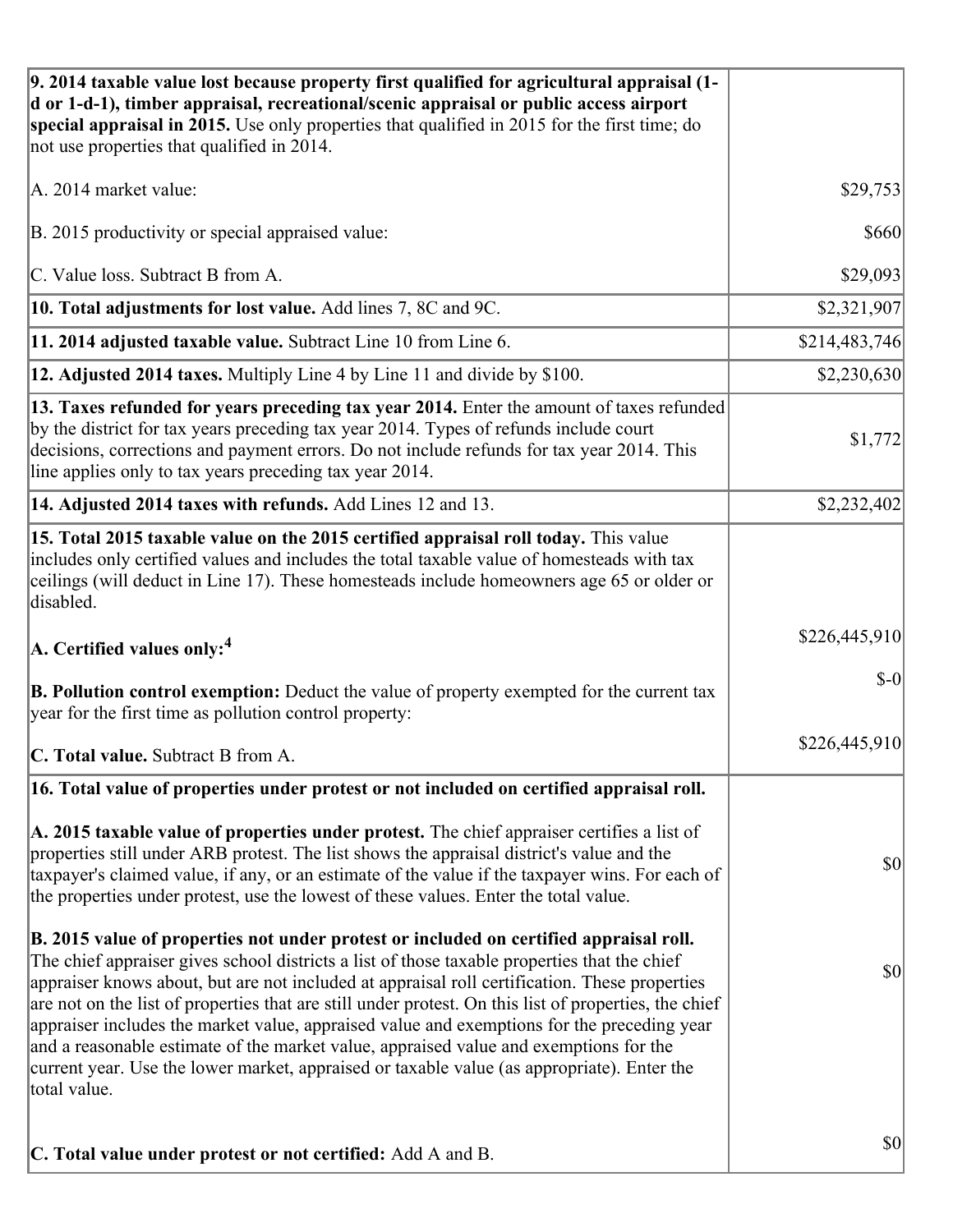| 17. 2015 tax ceilings and Chapter 313 limitations.                                                                                                                                                                                                                                                                                                                                                                             |                |
|--------------------------------------------------------------------------------------------------------------------------------------------------------------------------------------------------------------------------------------------------------------------------------------------------------------------------------------------------------------------------------------------------------------------------------|----------------|
| A. Enter 2015 total taxable value of homesteads with tax ceilings. These include the<br>homesteads of homeowners age 65 or older or disabled. <sup>5</sup>                                                                                                                                                                                                                                                                     | \$14,247,444   |
| B. Enter 2015 total taxable value of applicable Chapter 313 limitations when calculating<br>effective M&O taxes. Enter zero when calculating effective debt service taxes. (Use these<br>numbers on the advise of your legal counsel.) <sup>6</sup>                                                                                                                                                                            | \$0            |
| C. Add A and B.                                                                                                                                                                                                                                                                                                                                                                                                                | \$14,247,444   |
| 18. 2015 total taxable value. Add Lines 15C and 16C. Subtract Line 17.                                                                                                                                                                                                                                                                                                                                                         | \$212,198,466  |
| 19. Total 2015 taxable value of properties in territory annexed after Jan. 1, 2014.<br>Include both real and personal property. Enter the 2015 value of property in territory<br>annexed by the school district.                                                                                                                                                                                                               | \$0            |
| 20. Total 2015 taxable value of new improvements and new personal property located<br>in new improvements. New means the item was not on the appraisal roll in 2014. New<br>additions to existing improvements may be included if the appraised value can be<br>determined. New personal property in a new improvement must have been brought into the<br>taxing unit after Jan. 1, 2014, and be located in a new improvement. | \$894,790      |
| 21. Total adjustments to the 2015 taxable value. Add Lines 19 and 20.                                                                                                                                                                                                                                                                                                                                                          | \$894,790      |
| $ 22.2015$ adjusted taxable value. Subtract Line 21 from Line 18.                                                                                                                                                                                                                                                                                                                                                              | \$211,303,676  |
| <b>23. 2015 effective tax rate.</b> Divide Line 14 by Line 22 and multiply by \$100.                                                                                                                                                                                                                                                                                                                                           | \$1.0564/\$100 |
| 24. 2015 effective tax rate for ISDs with Chapter 313 Limitations. Add together the<br>effective tax rates for M&O and debt service for those school districts that participate in an<br>applicable Chapter 313 limitations agreement.                                                                                                                                                                                         | \$0/\$100      |

<sup>1</sup>Tex. Tax Code Section 26.012(14)  $2$ Tex. Tax Code Section 26.012(6)  $3$ Tex. Tax Code Section 26.04(a-1) and (c-1)  $4$ Tex. Tax Code Section 26.012(6)  ${}^{5}$ Tex. Tax Code Section 26.012(6)(A)(i)

 ${}^{6}$ Tex. Tax Code Section 26.012(6)(A)(ii)